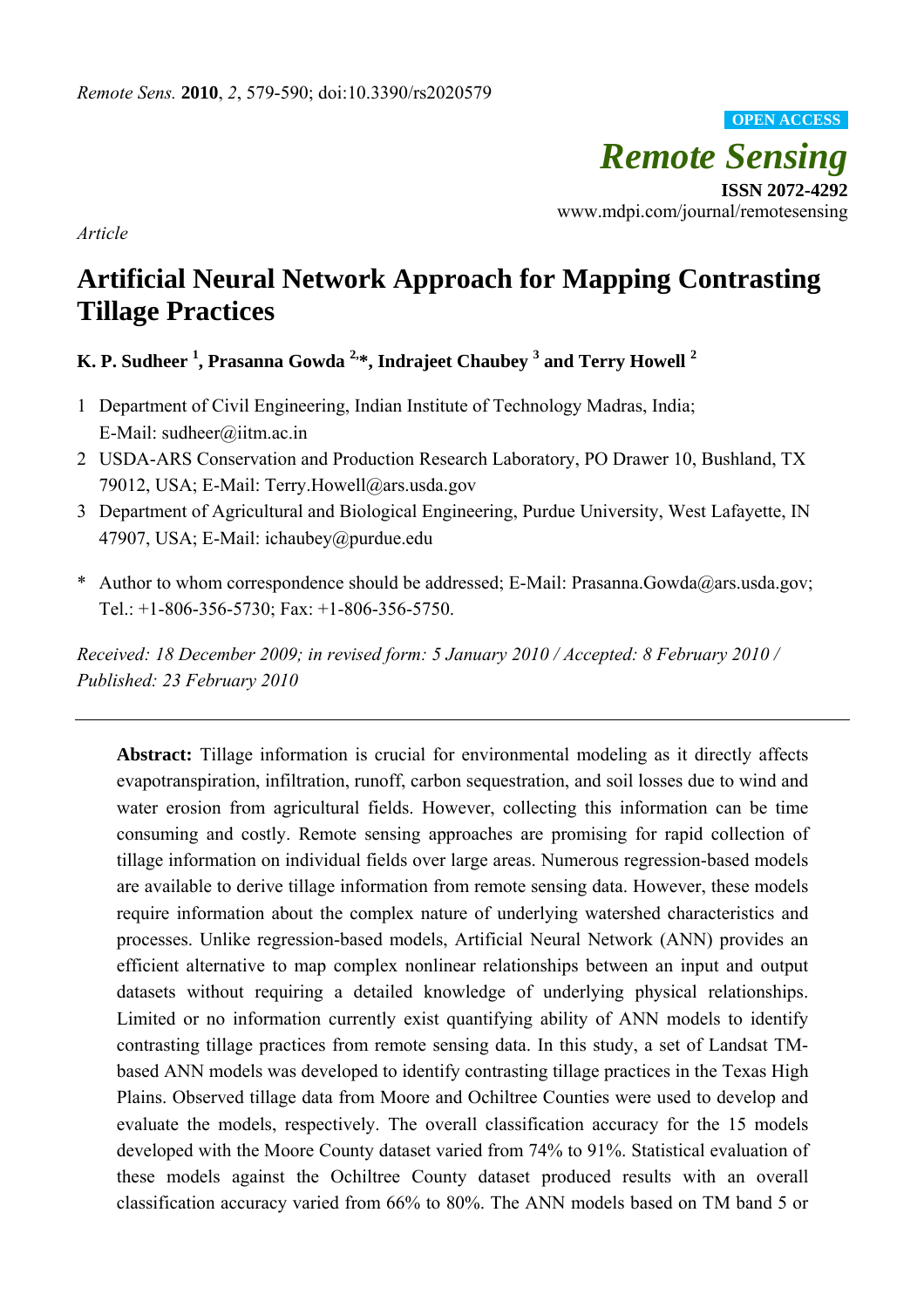indices of TM Band 5 may provide consistent and accurate tillage information when applied to the Texas High Plains.

**Keywords:** tillage mapping; Landsat; Texas high plains

## **1. Introduction**

Knowledge on prevailing adoption rate of conservation tillage practices in relation to topography within a watershed is important for targeting critical areas to reduce soil erosion. It is also helpful to evaluate the success of soil conservation programs that promote adoption of conservation tillage practices. Conservation tillage includes no-till, ridge-till, strip-till, mulch-till and reduced till. Collecting tillage information manually on individual fields at a regional scale can be time consuming, labor intensive, and costly. Moreover, tillage data from few fields in a watershed provide limited capabilities for environmental assessment as they provide point rather than area-based information. Remote sensing techniques promise considerable improvements in providing such spatial data over a large area in a time and cost-effective manner. Conventional methods of mapping tillage practices over a large area include field survey and manual interpretation of film products derived from sensors mounted on aerial or satellite platforms. In a 5-year study, DeGloria *et al.* [1] manually interpreted the Landsat Multi-Spectral Scanner (MSS) data for identifying land under conventional and conservation tillage practices in the central coastal region of California. They achieved an overall classification accuracy of 81%. Motsch *et al.* [2] derived a crop residue map showing four tillage categories from Landsat Thematic Mapper (TM) data for Seneca County in northern Ohio with an accuracy of 68%. However, accuracy of their maps was a function of a human interpreter's ability to identify tillage patterns on the image.

In recent years, numerous regression-based spectral models have been developed to measure crop residue cover or identify contrasting tillage practices [3-7]. These models were based on the differences in the magnitude of spectral responses in visible and near infrared wavelengths for different residue covers. Daughtry *et al.* [8] evaluated numerous spectral models for estimating crop residue cover using Landsat TM data. They found weak relationships between Landsat TM indices and percentage crop residue cover. Similar results were reported in Minnesota [4]. However, these studies reported higher prediction accuracy when crop residue cover was broadly classified into two categories, (>30% and <30% of residue cover) indicating that Landsat TM indices are useful in identifying contrasting tillage practices.

Linear logistic regression modeling is the most common approach used for mapping tillage practices. A number of studies [9-11] have successfully used this technique to develop remote sensing based models for classifying contrasting tillage practices at a regional scale and reported varying degree of accuracy. However, these models should be thoroughly evaluated before using them in different geographic regions to adjust the cut-point probability values in order to attain acceptable classification accuracy or new models may need to be developed when existing models are insensitive to tillage classes [7]. Yet another concern in using logistic regression method for mapping the tillage is that the available data is forced to conform to a predefined model form. Note that the relationship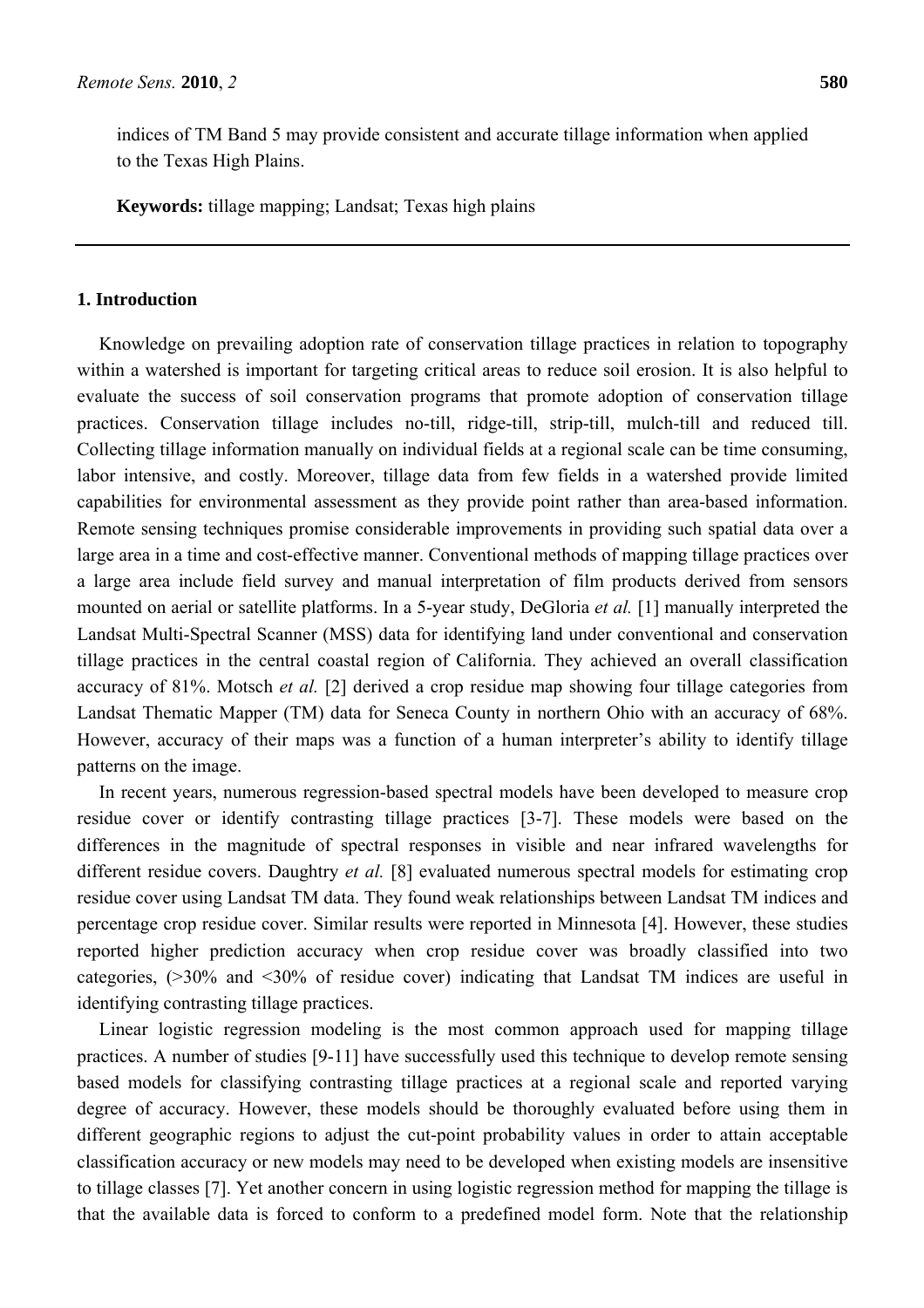between the sensor data and tillage features is highly nonlinear and unknown. Forcing data to confirm to a predefined model may result in prediction errors. Consequently, most of the regression-based models currently in use often fail to accurately capture this relationship. In this context, data-driven models may be preferable to discover relationships from input-output data even when the user does not have a complete physical understanding of the underlying processes.

The objective of this study was to develop and evaluate Artificial Neural Network (ANN) models to identify contrasting tillage practices in the Texas High Plains. Development of these models is expected to provide a rapid and cost effective approach for mapping contrasting tillage practices over a large agricultural region.

#### **2. Artificial Neural Network (ANN)**

An ANN is a nonlinear mathematical structure capable of representing arbitrarily complex nonlinear processes. It can be used to relate inputs and outputs of any system [12]. ANN models have been used successfully to model complex nonlinear input/output time-series relationships in a wide variety of fields including finance [13], medicine [14], physics [15], engineering, geology, and hydrology [16,17]. The main advantage of this approach over traditional methods is that it does not require information on complex processes under consideration to be explicitly described in a mathematical form.

ANNs can be characterized as massive parallel interconnections of simple neurons that function as a collective system. The network topology an ANN consists of a set of nodes (neurons) connected by links and usually organized in a number of layers. Each node in a layer receives and processes the weighted input from a previous layer and transmits its output to nodes in the following layer through links. Each link is assigned a weight, which is a numerical estimate of the connection strength. The weighted summation of inputs to a node is converted to an output according to a transfer function (typically a sigmoid function). Most ANNs have three or more layers: an input layer, which is used to present data to the network; an output layer, which is used to produce an appropriate response to the given input; and one or more intermediate or hidden layers, which are used to act as a collection of feature detectors. Determination of appropriate network architecture is one of the most important, but also one of the most difficult tasks in the model-building process. Unless carefully designed, an ANN model can lead to over parameterization and result in an unnecessarily complex network.

An ANN model of a physical system can be considered as a form of highly complex and nonlinear regression model of undefined structure. For instance, consider an ANN model with *n* input neurons  $(x_1, \ldots, x_n)$ , *h* hidden neurons  $(z_1, \ldots, z_h)$ , and *m* output neurons  $(y_1, \ldots, y_m)$ . Let *i*, *j*, and *k* be the indices representing input, hidden, and output layers, respectively. Let  $\tau$ , be the bias for neuron  $z_i$  and  $\varphi_k$  be the bias for neuron  $y_k$ . Let  $w_{ij}$  be the weight of the connection from neuron  $x_i$  to neuron  $z_i$  and  $\beta_{jk}$  be the weight of connection from neuron  $z_i$  to  $y_k$ . The function that an ANN calculates is:

$$
y_k = g_A \left( \sum_{j=1}^h z_j \beta_{jk} + \varphi_k \right) \tag{1}
$$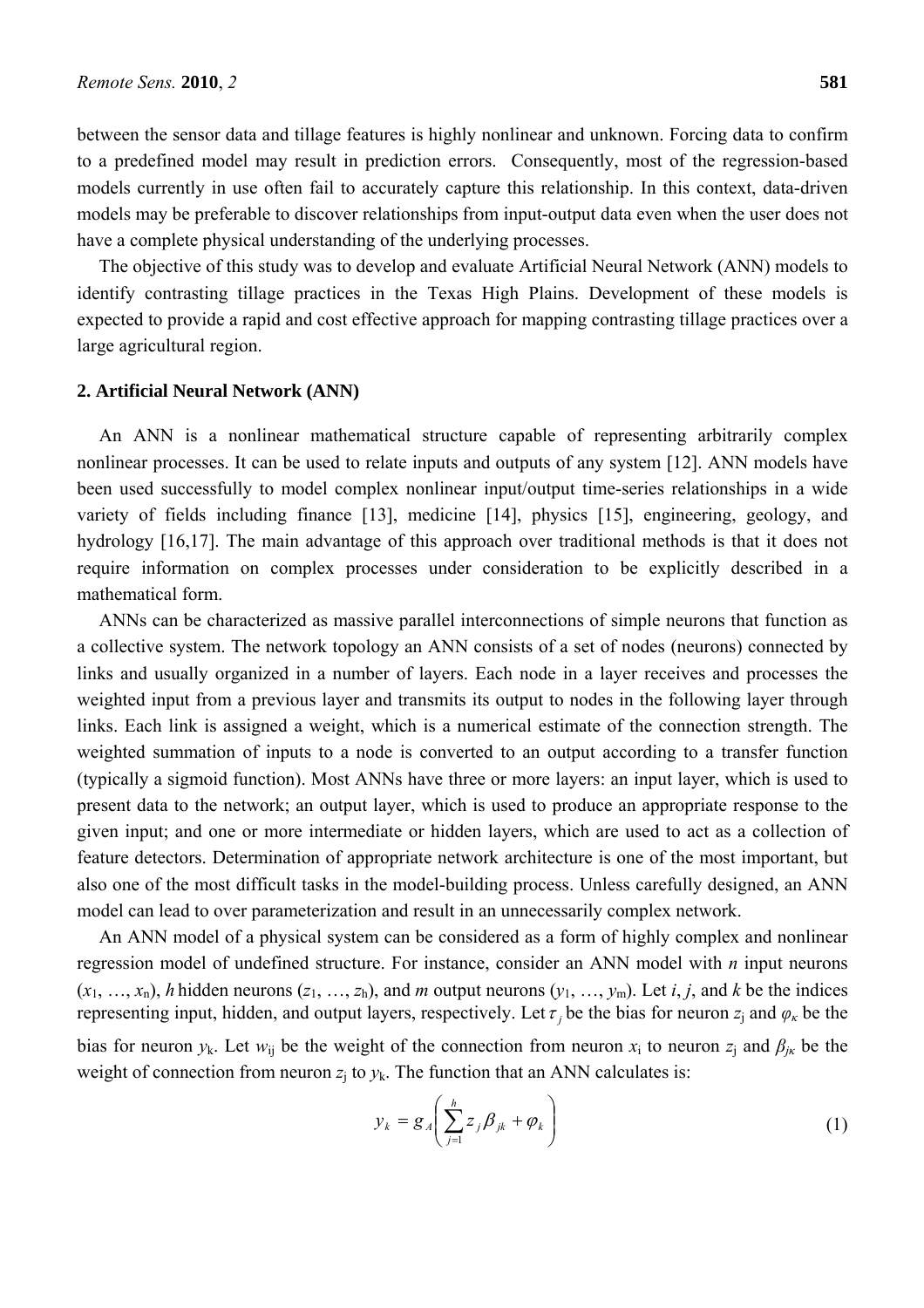$$
z_j = f_A \left( \sum_{i=1}^n x_i w_{ij} + \tau_j \right) \tag{2}
$$

where  $g_A$  and  $f_A$  are activation functions, which are usually continuous, bounded, and non-decreasing. The usual choice is the logistic function for a variable *s* is defined as:

$$
f(s)
$$
 or  $g(s) = \frac{1}{1 + e^{-s}}$  (3)

The training of an ANN involves finding the optimal weight vector for the network. Many training techniques are available. The aim of network training is to find a global solution to the weight matrix, which is typically a nonlinear optimization problem [18]*.* Consequently, the theory of nonlinear optimization is applicable to the training of ANNs. The suitability of a particular method is generally a compromise between computation cost and performance, and the most popular is the back propagation algorithm [19]*.*

#### **3. Study Area and Data**

This study was conducted with tillage data collected from 76 commercial operated farms (31 in Moore and 41 in Ochiltree Counties) in the Texas High Plains (Figure 1). Moore County is located in the north-central part of the Texas High Plains and has a total area of 236,826 ha. Two-thirds of the land is in the nearly level, smooth uplands of the High Plains [20] and most of it under row crop production. Corn, sorghum, and wheat are the major crops in the Moore County. In 2004, it ranked 5th in corn production and accounted for about 5.7% of the total corn production in Texas [21]. Ochiltree County is 234,911 ha in area with more than 70% of the land under crop production. Sorghum, wheat and corn are the major crops in the county. In 2004, Ochiltree County ranked 8<sup>th</sup> in Texas in sorghum production and accounted for about 2.4% of the state total sorghum production [21]. Typical planting dates for major summer crops in the study area vary anywhere from the 2nd week of April to the 3rd week of May. Annual average precipitation is about 481 and 562 mm for Moore and Ochiltree Counties, respectively. Crop water needs are supplemented with groundwater from the underlying Ogallala Aquifer. Nearly level to gently sloping fields with silty clay soils of the Sherm series occupy nearly the entire crop lands in both Moore and Ochiltree Counties. Conventional tillage practices in these counties usually consist of offset disk in the fall. Common conservation tillage practices are no plowing in the fall, and sweep or disk plowing at planting that leaves at least 30% of the surface covered with crop residue after planting.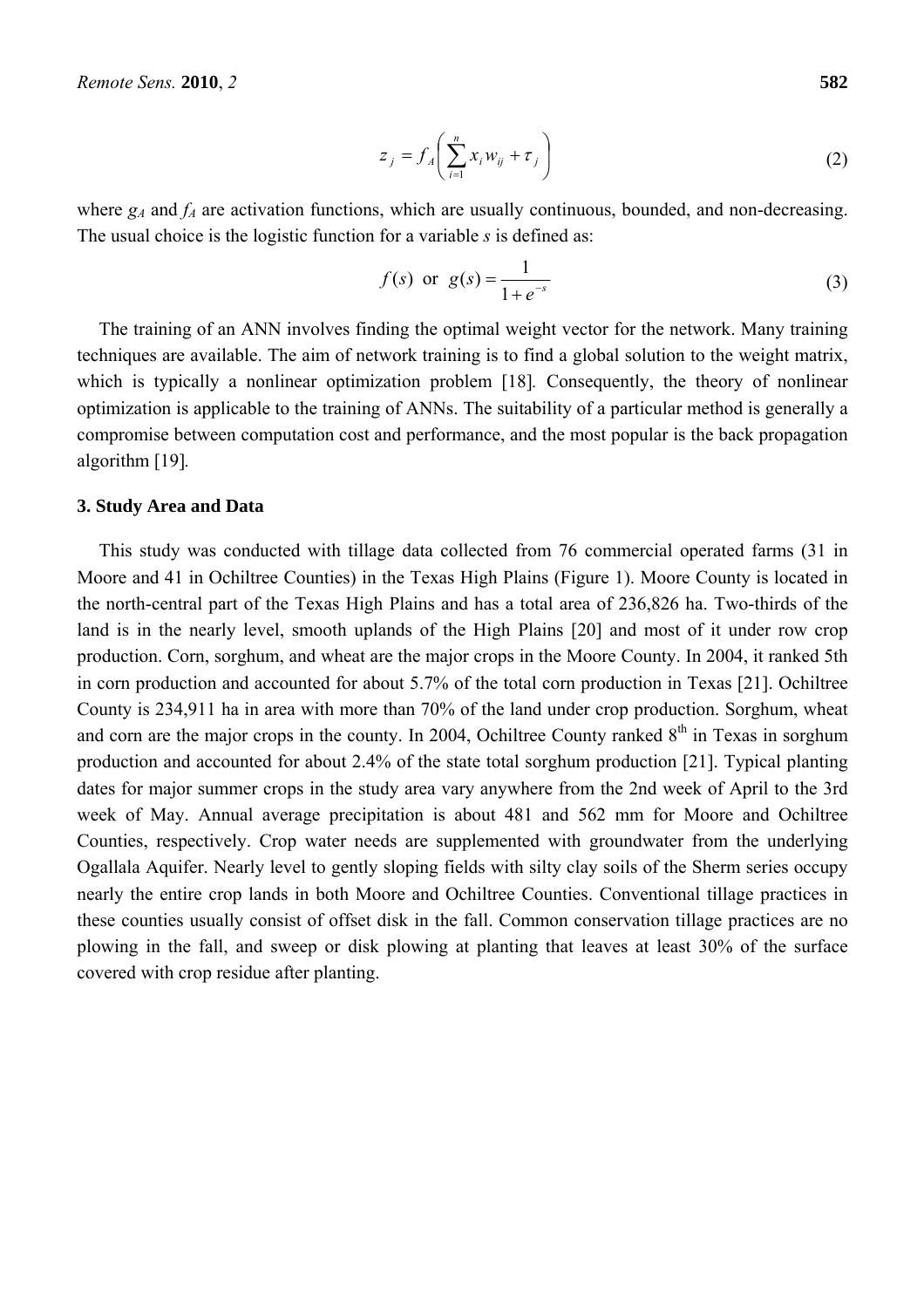

**Figure 1.** Location of Moore and Ochiltree Counties in the Texas High Plains, USA.

#### **4. Materials and Methods**

In this study, the development and evaluation of tillage models consisted of four steps: (1) remote sensing data acquisition, (2) ground-truth data collection, (3) development of ANN models, and (4) evaluation of models using *percent correct* and *kappa (k)* statistic. Two, Level-1 processed precision corrected Landsat TM scenes acquired during the 2005 pre-planting season were used for model development and evaluation purposes. One scene was acquired by the satellite on May 10, 2005 for Ochiltree County (Path 30 / Row 35) and the other scene was acquired on May 17, 2005 for Moore County (Path 31 / Row 35). Ground-truth survey of prevailing tillage practices in Moore and Ochiltree Counties were scheduled to coincide with satellite overpass days. Tillage data was collected from 35 and 41 randomly selected commercial fields in Moore and Ochiltree Counties, respectively. Ground-truth data included geographic coordinates obtained using a handheld Global Positioning System (GPS), infrared images of residue cover taken at 2-m height using the Agricultural Digital Camera [Dycam Inc. (Mention of trade or commercial products in this article is solely for the purpose of providing specific information and does not imply recommendation or endorsement by the US Department of Agriculture.), Chatsworth, CA, USA], and digital pictures of residue cover taken with a 5 Mega pixel digital camera.

The crop residue cover was estimated by classifying the infrared images using Multispec© image processing software developed by the Purdue Research Foundation. Tillage practices were assigned a class value of 0 for conventional tillage and 1 for conservation tillage. Tillage classification was based on the percentage of the soil surface covered with crop residue. We defined conservation tillage systems as those that retained at least 30% of the soil surface covered with crop residue after a crop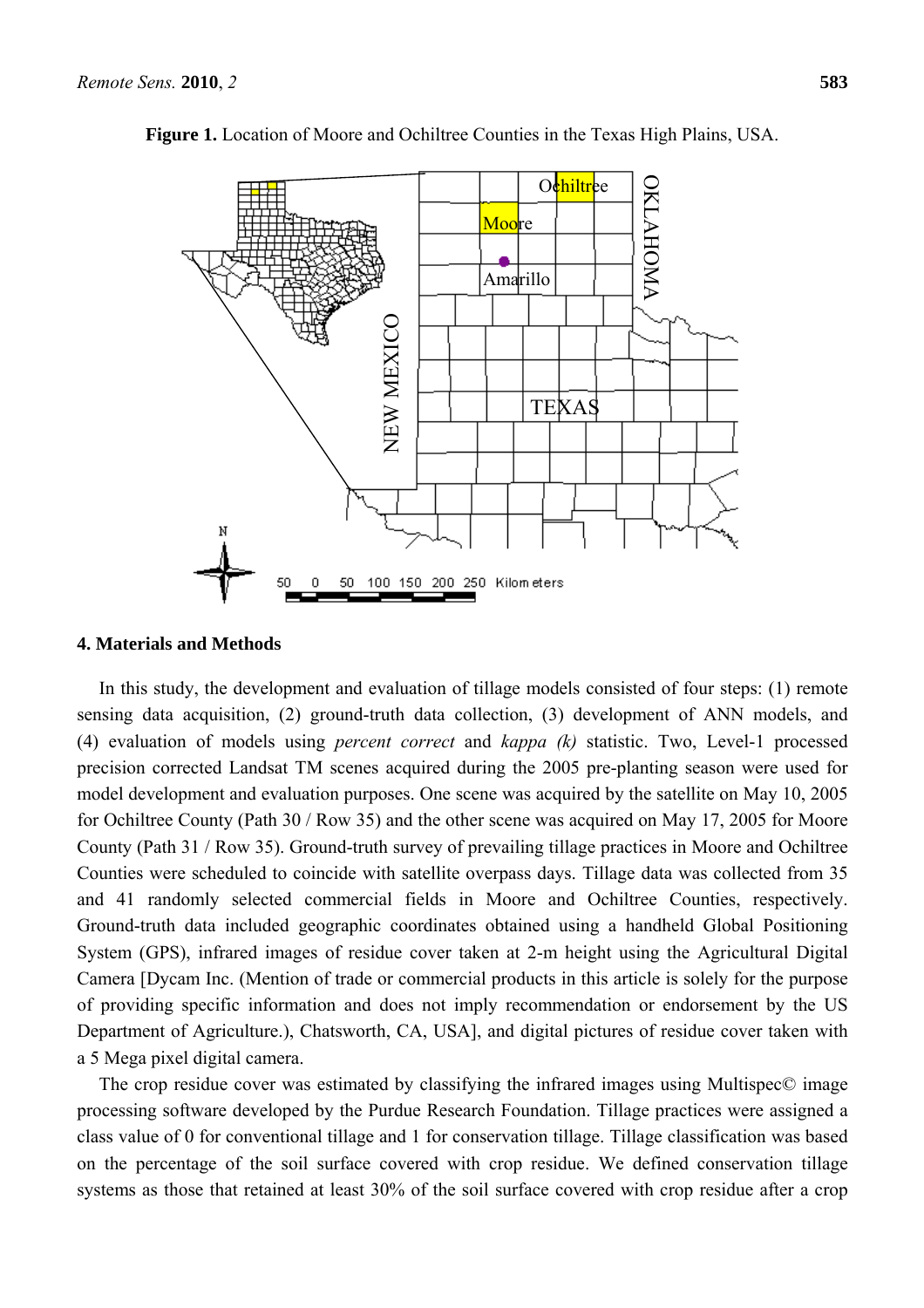was planted. The tillage and crop residue characteristics of selected commercial fields in Moore and Ochiltree Counties are presented in Table 1.

**Table 1.** Tillage and crop residue characteristics of randomly selected commercial fields for ground truth data from Moore and Ochiltree Counties, Texas during the 2005 pre-planting season.

| <b>Tillage</b>              | <b>Number</b> | <b>Crop Residue</b> |          |         |                |        |  |  |
|-----------------------------|---------------|---------------------|----------|---------|----------------|--------|--|--|
|                             | of Fields     | Corn                | Soybean  | Sorghum | Wheat          | Others |  |  |
| Moore County                |               |                     |          |         |                |        |  |  |
| <b>Conservation Tillage</b> | 19            | 10                  |          | 3       | $\overline{4}$ |        |  |  |
| Conventional Tillage        | 16            | 8                   |          | 3       | 5              |        |  |  |
| Total                       | 35            | 18                  |          | 6       | 9              |        |  |  |
| Ochiltree County            |               |                     |          |         |                |        |  |  |
| <b>Conservation Tillage</b> | 20            | 2                   | $\theta$ | 8       | 10             |        |  |  |
| Conventional Tillage        | 21            | 2                   |          | 7       | $\overline{4}$ |        |  |  |
| Total                       | 41            | 4                   |          | 15      | 14             |        |  |  |

**Table 2.** Mean brightness values for each field in Moore and Ochiltree Counties.†

| <b>Tillage Practice &amp; Statistic</b> | TM1   | TM <sub>2</sub>  | TM3  | TM4  | TM <sub>5</sub> | TM <sub>6</sub> | TM7   |  |
|-----------------------------------------|-------|------------------|------|------|-----------------|-----------------|-------|--|
| Moore County                            |       |                  |      |      |                 |                 |       |  |
| <b>Conservation Tillage</b>             |       |                  |      |      |                 |                 |       |  |
| Mean                                    | 105.2 | 53.8             | 71.9 | 81.6 | 157.3           | 132.2           | 85.6  |  |
| <b>Standard Deviation</b>               | 10.2  | 5.3              | 6.4  | 7.5  | 13.2            | 13.3            | 6.1   |  |
| <b>Conventional Tillage</b>             |       |                  |      |      |                 |                 |       |  |
| Mean                                    | 97.8  | 48.5             | 63.3 | 73.3 | 132.1           | 131.6           | 75.3  |  |
| <b>Standard Deviation</b>               | 8.3   | 3.7              | 5.5  | 6.7  | 15.9            | 11.9            | 8.8   |  |
|                                         |       | Ochiltree County |      |      |                 |                 |       |  |
| <b>Conservation Tillage</b>             |       |                  |      |      |                 |                 |       |  |
| Mean                                    | 102.2 | 53.3             | 73.7 | 82.6 | 181.2           | 162.4           | 110.9 |  |
| <b>Standard Deviation</b>               | 5.9   | 4.6              | 7.2  | 8.7  | 13.9            | 2.1             | 16.0  |  |
| <b>Conventional Tillage</b>             |       |                  |      |      |                 |                 |       |  |
| Mean                                    | 93.7  | 47.7             | 64.4 | 72.2 | 157.2           | 162.0           | 99.7  |  |
| <b>Standard Deviation</b>               | 8.9   | 5.8              | 8.9  | 9.7  | 17.8            | 3.4             | 11.6  |  |

<sup>†</sup> TM1, TM2, *etc*, are TM bands 1, 2, *etc*.

Ground truth locations on each image were identified using the GPS coordinates for extracting spectral reflectance data from each TM band image. In Landsat TM data, reflectance values are stored as brightness values (or digital numbers) in the 8-bit format. The raw brightness values for ground truth pixels were extracted and analyzed using image processing software. Table 2 presents the mean brightness values for Moore and Ochiltree Counties. For model development and evaluation, mean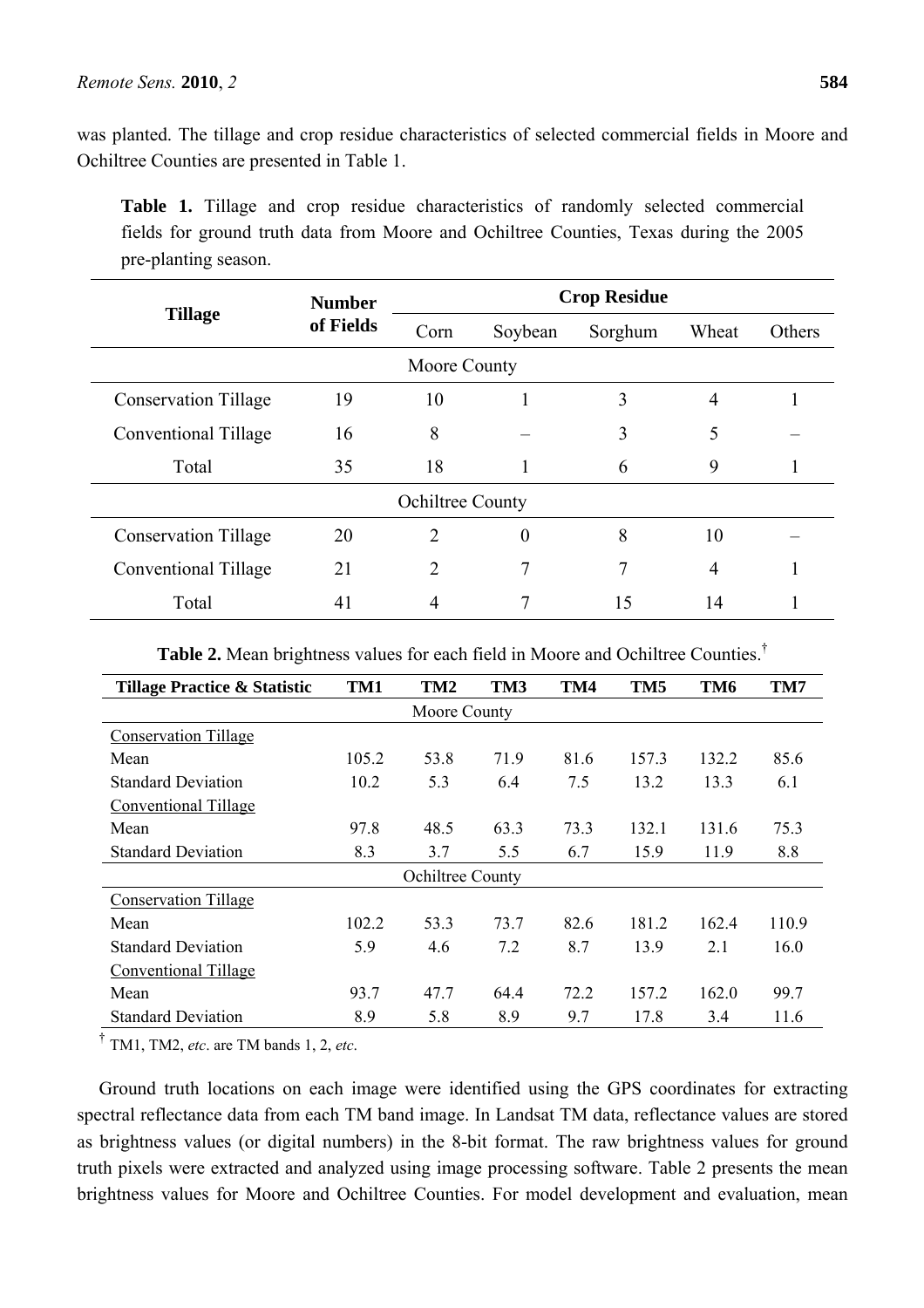reflectance data from 9-pixels (ground-truth pixel and surrounding 8 pixels) was used. The Moore County dataset was used for model development and the Ochiltree County dataset was used for model testing.

For ANN model development, TM indices were developed with all possible combinations of two bands from all seven Landsat 5 TM bands. The TM indices included difference indices, sum indices, product indices, ratio indices, and normalized difference indices. ANN models were developed to derive tillage information with inputs as (1) the brightness value for each TM band and various combinations, and (2) each difference, sum, product, and normalized difference index. Sigmoid function was used in the hidden and output layers of the ANN. The number of hidden nodes in the hidden layer was identified by trial and error, as currently there is no guideline to derive number of hidden layers *a priory*. The back propagation method was used for optimization of the ANN models. Since the output of an ANN was a tillage probability value between 0 and 1, a cut point tillage probability that yields the highest percent correct for each model was suggested for tillage classification. Considering the performance of the models in terms of percent correct, a set of best models was selected for validation with Ochiltree County dataset.

The selected models were evaluated against the Ochiltree County dataset for their ability to accurately identify conservation and conventional tillage systems. Two methods were used to determine tillage classification accuracy. In Method I, cut-point probabilities derived from the Moore County dataset were used, whereas in Method II, cut-point probabilities were determined by comparing ground-truth data with tillage probability values to maximize the tillage classification accuracy.

For model selection and evaluation, error matrices [22] were developed for selected ANN models to determine the overall classification accuracy (*percent correct*) and *kappa (k)* values. *Percent correct* was calculated by dividing the sum of correctly classified fields by the total number of fields examined. The "*k* value is a measure of the difference between two maps and the agreement that might be contributed solely by chance matching of the two maps" [23]. The *k* value was calculated as:

$$
k = \frac{Observed - Expected}{1 - Expected}
$$
 (4)

where "observed" is the *percent correct* and "expected" is an estimate of the chance agreement to the "observed." A *k* value of +1.0 indicates perfect accuracy of the classification. Models with a k value of 0.4 or more is considered good.

### **5. Results and Discussion**

Table 1 presents ground-truth data collected in the Moore and Ochiltree Counties, respectively, during 2005 planting season. Moore County dataset consisted of 19 fields in conservation tillage and 16 fields in conventional tillage. About 53% of the conservation and 50% of conventionally tilled fields had corn residue. Sorghum residue was found in 3 fields in each tillage category and 5 out of 9 fields with wheat residue were conventionally tilled. The mean soil organic carbon and soil water content were 1.39% and 0.22 m<sup>3</sup> m<sup>-3</sup>, respectively, in conventionally tilled fields. Out of 41 fields in Ochiltree County, conservation tillage was found in 20 fields and about 50% of these fields had wheat residue. Conventional tillage was found in 21 fields, and only 19% of these had wheat residue. About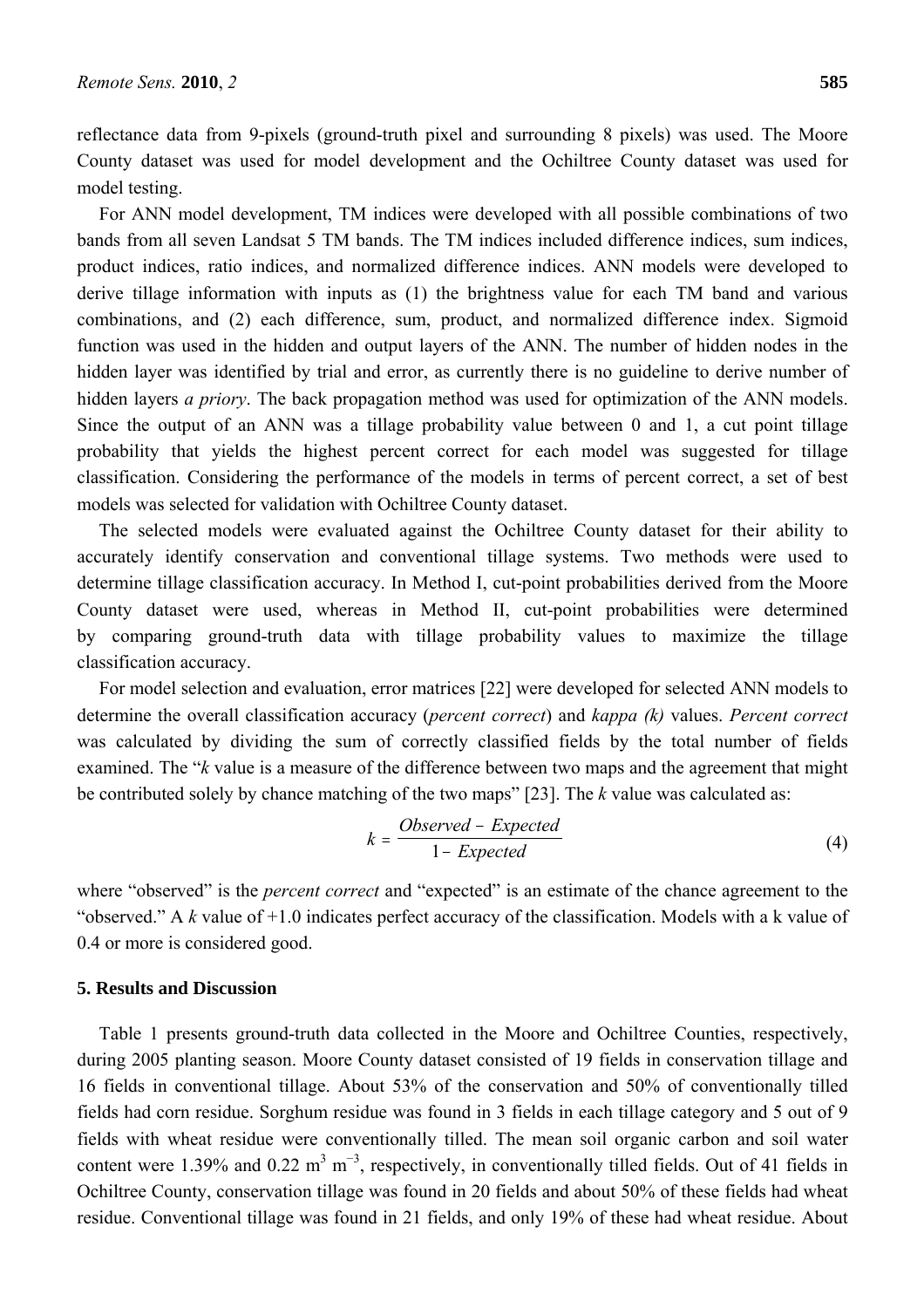40% of the conservation and 33% of conventionally tilled fields had sorghum residue. Soybean fields accounted for 33% of the conventionally tilled fields and none under conservation tillage. Fields with conservation tillage generally exhibited greater mean brightness values than did conventionally tilled fields (Table 2). This is consistent with results reported by van Deventer *et al.* [9] and Stoner *et al.* [24], but contrary to Bricklemyer *et al.* [11], who found that conventionally tilled fields exhibited greater brightness values than did conservation tillage in Montana.

|                                   |                               |                         | <b>Correct Predictions (%)</b> |                         |                         |  |
|-----------------------------------|-------------------------------|-------------------------|--------------------------------|-------------------------|-------------------------|--|
| Model Inputs $^{\dagger}$         | <b>Hidden</b><br><b>Nodes</b> | <b>Cut Point</b><br>(%) | All<br>Fields                  | Conservation<br>Tillage | Conventional<br>Tillage |  |
| <b>TM4 &amp; TM5</b>              | 5                             | 47                      | 91                             | 95                      | 90                      |  |
| R45 & R46                         | 5                             | 49                      | 91                             | 95                      | 90                      |  |
| NDTI15 & NDTI56                   | 6                             | 59                      | 89                             | 85                      | 95                      |  |
| TM5 & TM6                         | 4                             | 58                      | 89                             | 85                      | 95                      |  |
| R35 & R36                         | 5                             | 50                      | 89                             | 90                      | 90                      |  |
| TM5 & TM7                         | 5                             | 51                      | 89                             | 95                      | 86                      |  |
| D <sub>15</sub> & D <sub>16</sub> | 5                             | 43                      | 89                             | 95                      | 86                      |  |
| TM2, TM4, TM5 & TM6               | 5                             | 48                      | 86                             | 95                      | 81                      |  |
| TM2 & TM5                         | 5                             | 50                      | 83                             | 90                      | 81                      |  |
| TM3 & TM5                         | 5                             | 49                      | 83                             | 90                      | 81                      |  |
| TM1 & TM5                         | 5                             | 40                      | 83                             | 95                      | 76                      |  |
| TM4 & TM7                         | 5                             | 53                      | 74                             | 80                      | 76                      |  |
| TM1 & TM4                         | 5                             | 48                      | 74                             | 80                      | 76                      |  |
| TM4, TM5, & TM6                   | 5                             | 50                      | 69                             | 75                      | 71                      |  |
| TM4 & TM6                         | 5                             | 50                      | 66                             | 75                      | 67                      |  |
|                                   |                               |                         |                                |                         |                         |  |

**Table 3**. Landsat TM based ANN models' performance for mapping tillage practices in Moore County, Texas.

† TM1, TM2, *etc*. are TM bands 1, 2, *etc.*; NDTI − Normalized Difference Tillage Index;  $R45 = TM4/TM5$ ;  $R46 = TM4/TM6$ ;  $R35 = TM3/TM5$ ;  $R36 = TM3/TM6$ ;  $D15 = TM1 - TM5$ ;  $D16 = TM1 - TM6$ ;  $NDTI15 = (TM1 - TM5)/(TM1 + TM5)$ ;  $NDTI56 = (TM5 - TM6)/(TM5+TM6)$ .

The performances of the 15 best ANN models in identifying the tillage practices in Moore County are presented in Table 3. It is noted that the cut-point probabilities that yielded higher classification accuracy were varied from 0.43 to 0.59 and were close to the theoretical cut-point probability of 0.5. Models with combinations of TM band 4, 5 and/or 6 were shown to be useful for tillage identification purposes, with the best results obtained with the model that used TM bands 4 and 5. This model accurately classified 32 (91%) out of the 35 fields sampled in Moore County with a *k* value of 0.83. This indicates that reflectance values in the mid-infrared spectral range  $(1.55-1.75 \mu m)$  are highly sensitive to crop residue, and generally show higher reflectance in conservation tillage fields than in conventionally tilled fields (Table 2).

With the validation dataset from Ochiltree County, it was observed that the performance of an ANN model that used TM band 4 and 5 information predicted 71% of the fields accurately with a *k* value of 0.42, when Method-I was used for evaluation (Table 4). The poor performance can be attributed to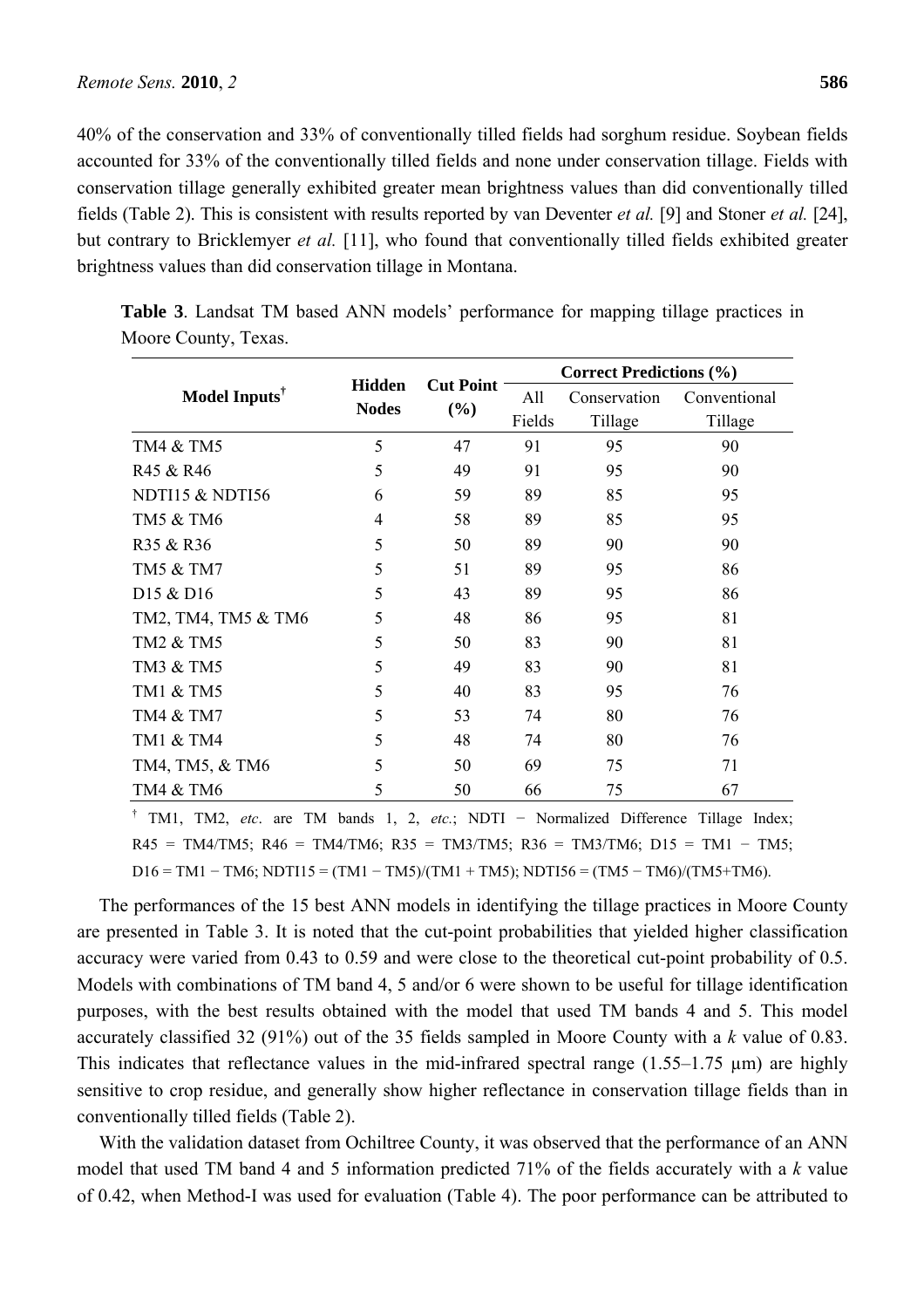differences in TM band 5 brightness values between Moore and Ochiltree Counties. The mean brightness value for conservation tillage in Moore County was about 3% greater than that for the Ochiltree County (Table 2). Similar variation was found for conventional tillage. The model that used NDTI*15* (normalized difference between TM bands 1 and 5) and NDTI*56* (normalized difference between TM bands 5 and 6) as inputs showed similar performance during both training (Moore County) and validation (Ochiltree County).

**Table 4**. Validation performance of Landsat 5 TM based ANN models used for mapping tillage practices in Ochiltree County, Texas using Method-I (Cutoff probabilities values derived from the training data *i.e.*, Moore County data).

|                                   | Cut             |       | <b>Correct Predictions (%)</b> |                         |                         |  |
|-----------------------------------|-----------------|-------|--------------------------------|-------------------------|-------------------------|--|
| Model Inputs <sup>†</sup>         | Point<br>$(\%)$ | Kappa | All Fields                     | Conservation<br>Tillage | Conventional<br>Tillage |  |
| TM4 & TM5                         | 47              | 0.42  | 71                             | 74                      | 56                      |  |
| TM5 & TM7                         | 51              | 0.47  | 73                             | 95                      | 38                      |  |
| TM2 & TM5                         | 50              | 0.42  | 71                             | 89                      | 38                      |  |
| TM3 & TM5                         | 49              | 0.42  | 71                             | 84                      | 44                      |  |
| TM4, TM5 & TM6                    | 50              | 0.42  | 71                             | 89                      | 38                      |  |
| D <sub>15</sub> & D <sub>16</sub> | 43              | 0.47  | 73                             | 95                      | 38                      |  |
| NDTI15 & NDTI56                   | 59              | 0.56  | 78                             | 79                      | 69                      |  |
| TM5 & TM6                         | 58              | 0.46  | 73                             | 74                      | 63                      |  |
| R35 & R36                         | 50              | 0.47  | 73                             | 95                      | 38                      |  |
| R45 & R46                         | 49              | 0.47  | 73                             | 89                      | 44                      |  |
| TM1 & TM5                         | 40              | 0.47  | 73                             | 95                      | 38                      |  |
| TM4 & TM7                         | 53              | 0.42  | 71                             | 74                      | 56                      |  |
| TM2, TM4, TM5, & TM6              | 48              | 0.41  | 71                             | 68                      | 63                      |  |
| TM4 & TM6                         | 50              | 0.32  | 66                             | 89                      | 25                      |  |
| TM1 & TM4                         | 48              | 0.37  | 68                             | 79                      | 44                      |  |

<sup>†</sup> TM1, TM2, *etc.* are TM bands 1, 2, *etc.*; R45 = TM4/TM5; R46 = TM4/TM6; R35 = TM3/TM5; R36 = TM3/TM6; D15 = TM1 – TM5; D16 = TM1 – TM6; NDTI15 = (TM1 – TM5)/(TM1 + TM5);  $NDTI56 = (TM5 - TM6)/(TM5 + TM6).$ 

Table 5 presents a set of ANN models that performed well when Method-II was used with the Ochiltree dataset. It is noted that conservation tillage was predicted with relatively greater accuracy by most of the models. It is also noted that the model that used NDTI*15* and NDTI*56* as inputs had the same cut point for classification for training and validation (0.59 for both Moore County as well as Ochiltree County) indicating the robustness of the generalization properties. The validation of the model using an independent data set from a different county suggests that this model (NDTI*15* and NDTI*56* as inputs) may be useful to derive tillage information in the Texas High Plains region. These results confirmed that models that contained TM bands 5 and 6 or indices that contain TM bands 5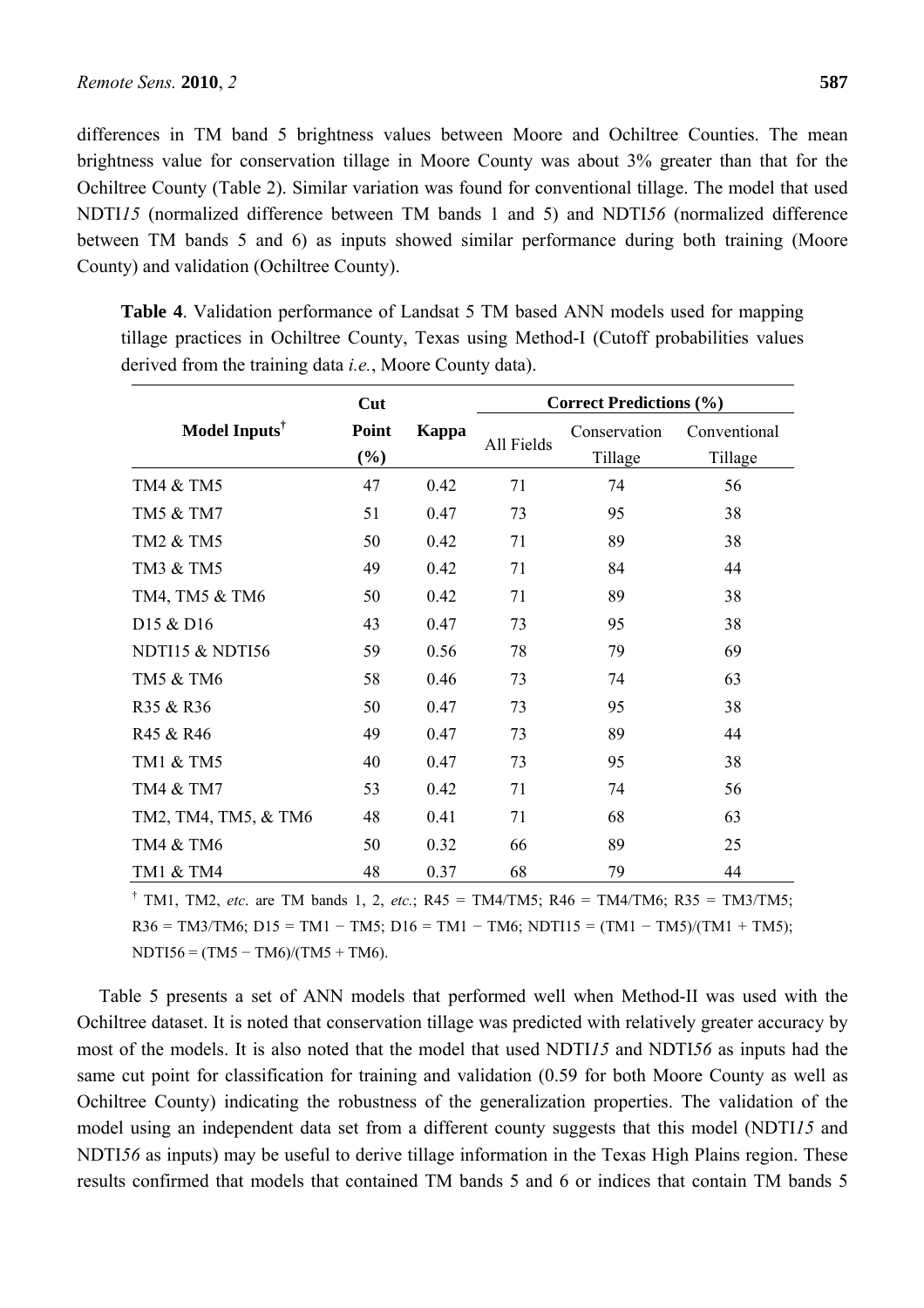and 6 are highly sensitive to crop residue surface. This is consistent with results reported in van Deventer *et al.* [9] and Bricklemyer *et al.* [11].

| Model Inputs <sup>T</sup> | <b>Cut Point</b><br>$(\%)$ | Kappa | Correct Predictions (%) |                         |                         |  |
|---------------------------|----------------------------|-------|-------------------------|-------------------------|-------------------------|--|
|                           |                            |       | All Fields              | Conservation<br>Tillage | Conventional<br>Tillage |  |
| TM4 & TM5                 | 38                         | 0.47  | 73                      | 95                      | 38                      |  |
| TM5 & TM7                 | 51                         | 0.47  | 73                      | 95                      | 38                      |  |
| TM2 & TM5                 | 50                         | 0.42  | 71                      | 89                      | 38                      |  |
| TM3 & TM5                 | 48                         | 0.42  | 71                      | 89                      | 38                      |  |
| TM4, TM5 & TM6            | 50                         | 0.42  | 71                      | 89                      | 38                      |  |
| D15 & D16                 | 43                         | 0.47  | 73                      | 95                      | 38                      |  |
| NDTI15 & NDTI56           | 59                         | 0.56  | 78                      | 79                      | 69                      |  |
| TM5 & TM6                 | 58                         | 0.46  | 73                      | 74                      | 63                      |  |
| R35 & R36                 | 68                         | 0.51  | 76                      | 79                      | 63                      |  |
| R45 & R46                 | 73                         | 0.56  | 78                      | 84                      | 63                      |  |
| TM1 & TM5                 | 40                         | 0.47  | 73                      | 95                      | 38                      |  |
| TM4 & TM7                 | 53                         | 0.42  | 71                      | 74                      | 56                      |  |
| TM2, TM4, TM5, & TM6      | 48                         | 0.41  | 71                      | 68                      | 63                      |  |
| TM4 & TM6                 | 50                         | 0.32  | 66                      | 89                      | 25                      |  |
| TM1 & TM4                 | 42                         | 0.48  | 71                      | 84                      | 44                      |  |

**Table 5.** Validation performance of Landsat 5 TM based ANN models used for mapping tillage practices in Ochiltree County, Texas using Method-II (Cutoff probabilities values associated with maximum percent correct in the validation data).

<sup>†</sup> TM1, TM2, *etc.* are TM bands 1, 2, *etc*; R45 = TM4/TM5; R46 = TM4/TM6; R35 = TM3/TM5;  $R36 = TM3/TM6$ ; D15 = TM1 – TM5; D16 = TM1 – TM6; NDTI15 = (TM1 – TM5)/(TM1 + TM5);  $NDTI56 = (TM5 - TM6)/(TM5 + TM6).$ 

#### **6. Summary**

Availability of accurate information on prevailing tillage practices will aid in the assessment and adoption of appropriate tillage practices to reduce soil erosion and nutrient losses. A set of Landsat 5 TM-based ANN models was developed and evaluated for identifying contrasting tillage practices in the Texas High Plains. Overall classification accuracy of the 15 models developed with the Moore County dataset varied from 74% to 91%. Evaluation of these models against an independent dataset from Ochiltree County produced somewhat poorer but still acceptable results with an overall classification accuracy varied from 66% to 80%. These validation results indicate that region-specific cut points may be needed to maintain or improve the accuracy of the tillage models. Further evaluation of these models in different geographic regions is needed to evaluate their regional robustness to identify contrasting tillage practices. ANN models found to be easy to develop, cost and time effective, and produced reasonably accurate tillage classification results. This approach is promising for the rapid collection of tillage information on individual fields over large areas.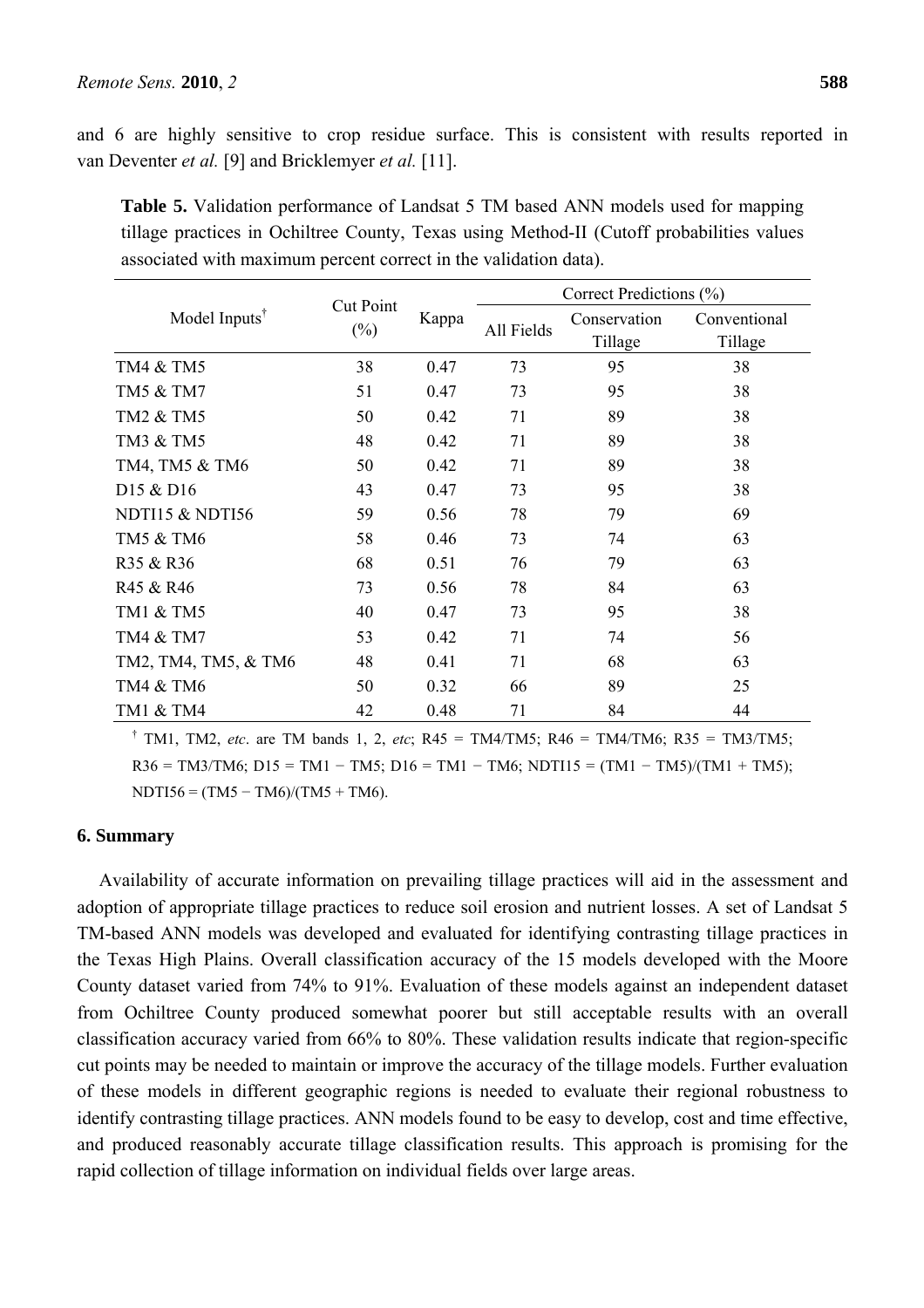## **References**

- 1. DeGloria, S.D.; Wall, S.L.; Benson, A.S.; Whiting, M.L. Monitoring conservation tillage practices using Landsat multispectral data. *J. Soil Water Conserv.* **1986**, *41*, 187-189.
- 2. Motsch, B.; Schaal, G.; Lyon, J.G.; Logan, T.J. Monitoring crop residue in Senaca County, Ohio. In *Proceedings of the ASPRS Meeting*, Cleveland, OH, USA, 1990; pp. 66-76.
- 3. Sullivan, D.G.; Shaw, J.N.; Mask, P.; Rickman, D.; Luvall, J.; Wersinger, J.M. Evaluation of multispectral data for rapid assessment of in situ wheat straw residue cover. *Soil Sci. Soc. Amer. J.* **2004**, *68*, 2007-2013.
- 4. Thoma, D.P.; Gupta, S.C.; Bauer, M.E. Evaluation of optical remote sensing models for crop residue cover assessment. *J. Soil Water Conserv.* **2004**, *59*, 224-233.
- 5. Daughtry, C.S.T.; Hunt, E.R., Jr.; Doraiswamy, P.C.; McMurtrey, J.M., III. Remote sensing the spatial distribution of crop residues. *Agron. J.* **2005**, *97*, 864-878.
- 6. Sullivan, D.G.; Truman, C.C.; Schomberg, H.H.; Endale, D.M.; Strickland, T.C. Evaluating techniques for determining tillage regime in the Southeastern Coastal Plain and Piedmont. *Agron. J.* **2006**, *98*, 1236-1246.
- 7. Gowda, P.H.; Howell, T.A.; Evett, S.R.; Chavez, J.L.; New, L. Remote sensing of contrasting tillage practices in the Texas Panhandle. *Int. J. Remote Sens.* **2008**, *29*, 3477-3487.
- 8. Daughtry, C.S.T.; Doraiswamy, P.C.; Hunt, E.R., Jr.; Stern, A.J.; McMurtrey, J.E.; Prueger, J.H. Remote sensing of crop residue cover and soil tillage intensity. *Soil Till. Res.* **2006**, *91*, 101-108.
- 9. van Deventer, A.P.; Ward, A.D.; Gowda, P.H.; Lyon, J.G. Using Thematic Mapper data to identify contrasting soil plains and tillage practices. *Photogramm. Eng. Remote Sening* **1997**, *63*, 87-93.
- 10. Vina, A.; Peters, A.J.; Ji, L. Use of multispectral Ikonos imagery for discriminating between conventional and conservation agricultural tillage practices. *Photogramm. Eng. Remote Sens.* **2003**, *69*, 537-544.
- 11. Bricklemyer, R.S.; Lawrence, R.L.; Miller, P.R.; Battogtokh, N. Predicting tillage practices and agricultural soil disturbance in north-central Montana with Landsat imagery. *Agr. Ecosyst. Environ.* **2006**, *114*, 210-216.
- 12. Hornik, K.; Stinchcombe, M.; White, H. Multilayer feed forward network are universal approximators. *Neural Networks* **1989**, *2*, 359-366.
- 13. Buscema M.; Sacco, P.L. Feedforward networks in financial predictions: the future that modifies the present. *Expert Syst.* **2000**, *17*, 149-169.
- 14. DeRoach, J.N. Neural networks: an artificial intelligence approach to the analysis of clinical data. *Aust. Phys. Eng. Sci. Med.* **1989**, *12*, 100-106.
- 15. Gernoth, K.A.; Clark, J.W.; Prater, J.S.; Bohr, H. Neural network models of nuclear systematics. *Phys. Lett. Bull.* **1993**, *300*, 1-7.
- 16. ASCE Task Committee on Application of Artificial Neural Networks in Hydrology. Artificial neural networks in hydrology I: Preliminary concepts. *J. Hydrol. Eng. ASCE* **2000**, *5*, 115-123.
- 17. ASCE Task Committee on Application of Artificial Neural Networks in Hydrology. Artificial neural networks in hydrology II: Hydrologic applications. *J. Hydrol. Eng. ASCE* **2000**, *5*, 124-137.